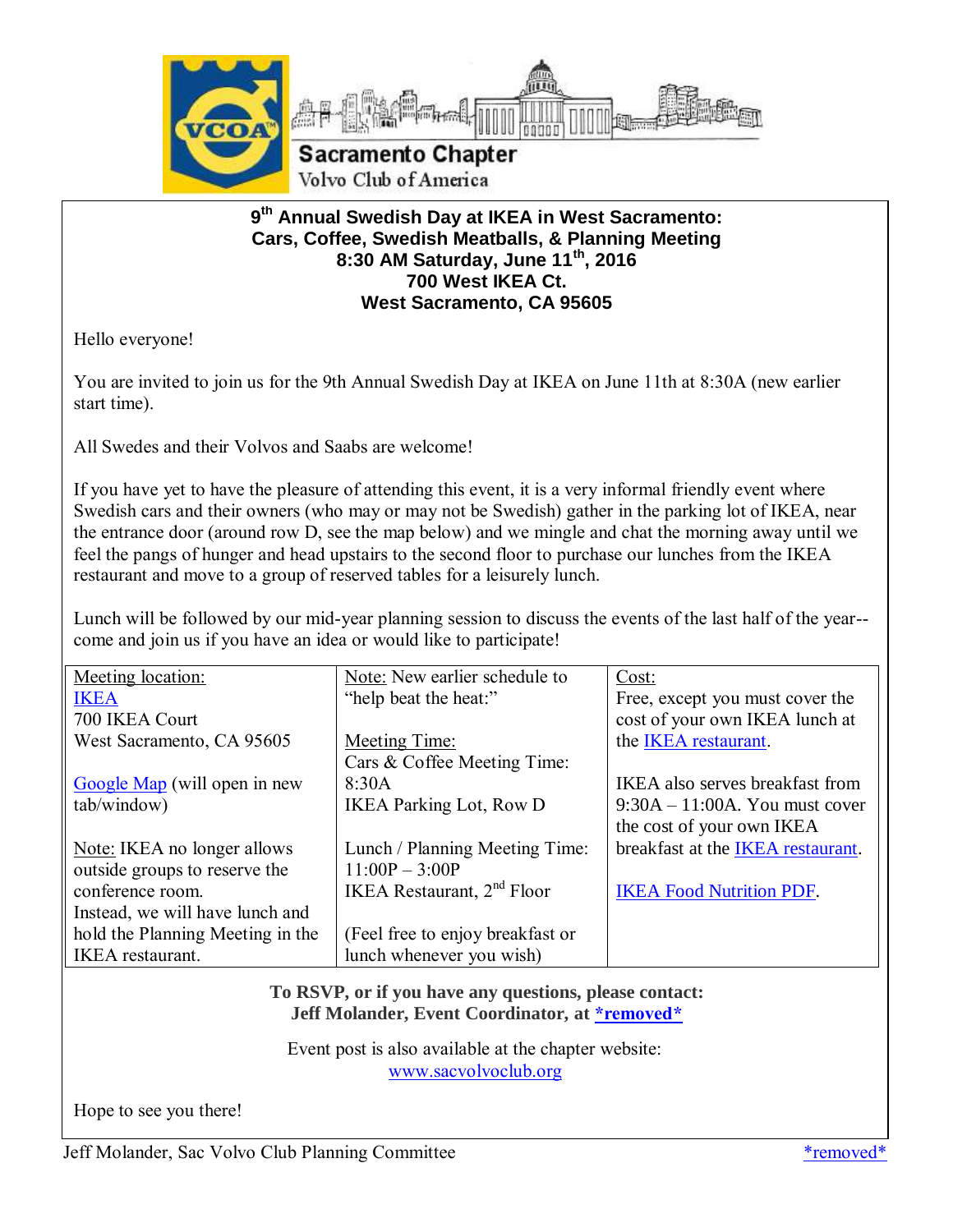

**9 th Annual Swedish Day at IKEA in West Sacramento 8:30 AM Saturday, June 11th, 2016**

#### **A message from Jon Manji, SacVCOA Planning Committee: Sac Volvo Club T-Shirt Pre-Orders at IKEA Event**

#### **T-Shirt Design:**

-Shirts will be screen printed (not ironed on) by the same company that made the Davis 2014 shirts.



### **T-Shirt Pre-Order Process:**

-A minimum of 12 T-Shirts need to be pre-ordered for the order to be placed.

- -If this minimum is not met, we will hold the T-Shirt pre-orders until the minimum is met.
- -Pre-orders and payment will be **only** taken in person at the IKEA Event.
- -Delivery will be via USPS for additional charge or pick-up at a Fall 2016 SacVCOA Event.

#### **T-Shirt Costs:**

-Delivery Costs calculated for [USPS Priority Mail Padded Flat Rate Envelope](https://postcalc.usps.com/PopUps/PMPaddedFREnv.htm) for US delivery (\$7.00 per envelope). -Cash only and exact change preferred—we have limited ability to make change.

-Please consider a donation to the SacVCOA if you do not have exact change.

| (Adult) T-Shirt Size | Cost Per Shirt | <b>CPS With USPS</b> | Suggested Donation $\rightarrow$ |
|----------------------|----------------|----------------------|----------------------------------|
|                      | (CPS)          | Delivery             | CPS With USPS Delivery           |
| $Small - 2 XL (XXL)$ | \$20.00        | \$27.00              | $\$3.00 \rightarrow \$30.00$     |
| 3 XL (XXXL)          | \$25.00        | \$32.00              | $\$3.00 \rightarrow \$35.00$     |

#### **T-Shirt Delivery / Pick-Up:**

-USPS Option: If you paid for this option with your pre-order, shirts will be mailed via USPS Priority Mail, which has insurance and tracking included in the price.

-Pick-Up Option: Shirts will be available for pick up at a Fall 2016 SacVCOA Event.

#### **Notes:**

-T-Shirts are a custom / special order product: No returns or exchanges or refunds.

-T-Shirts not picked up after one year will be considered a donation to the SacVCOA and may be given out as future awards / raffle prizes.

> **To ask questions, you can contact: Jon Manji, SacVCOA Planning Committee, at [\\*removed\\*](mailto:j.y.m@sbcglobal.net)**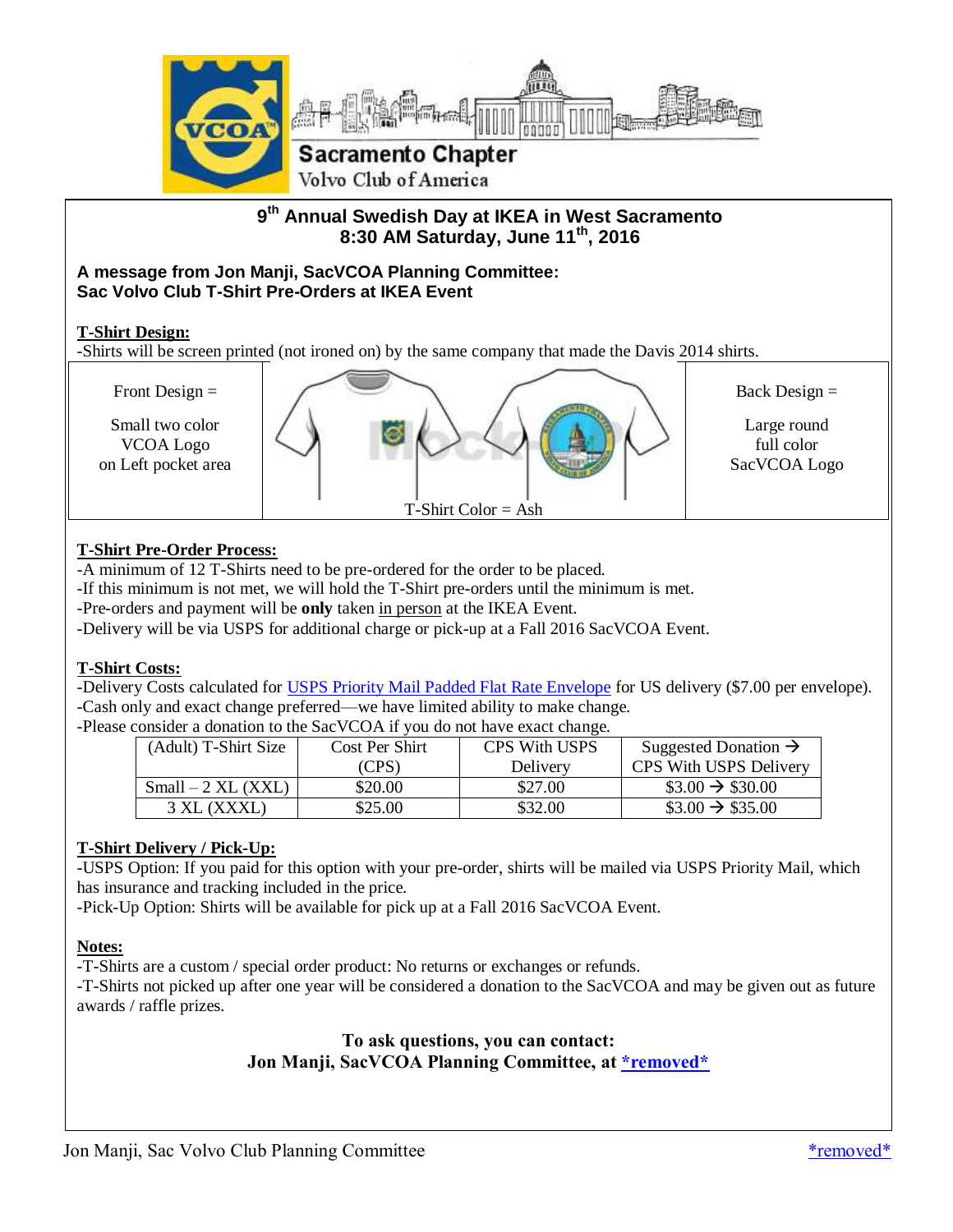

# **9 th Annual Swedish Day at IKEA in West Sacramento 8:30 AM Saturday, June 11th, 2016**

IKEA 700 West IKEA Ct. West Sacramento, CA 95605

[Overview Map](https://maps.google.com/maps/ms?ie=UTF8&hl=en&msa=0&msid=215264337018101684740.0004878c22eb23e67c31d&t=h&ll=38.581587,-121.5481&spn=0.040257,0.068579&z=14) (location in relationship to major freeways):



Interactive map and driving direction gadgets available on the Sac Volvo Club website: <http://www.sacvolvoclub.org/Home/events/event-flyer>